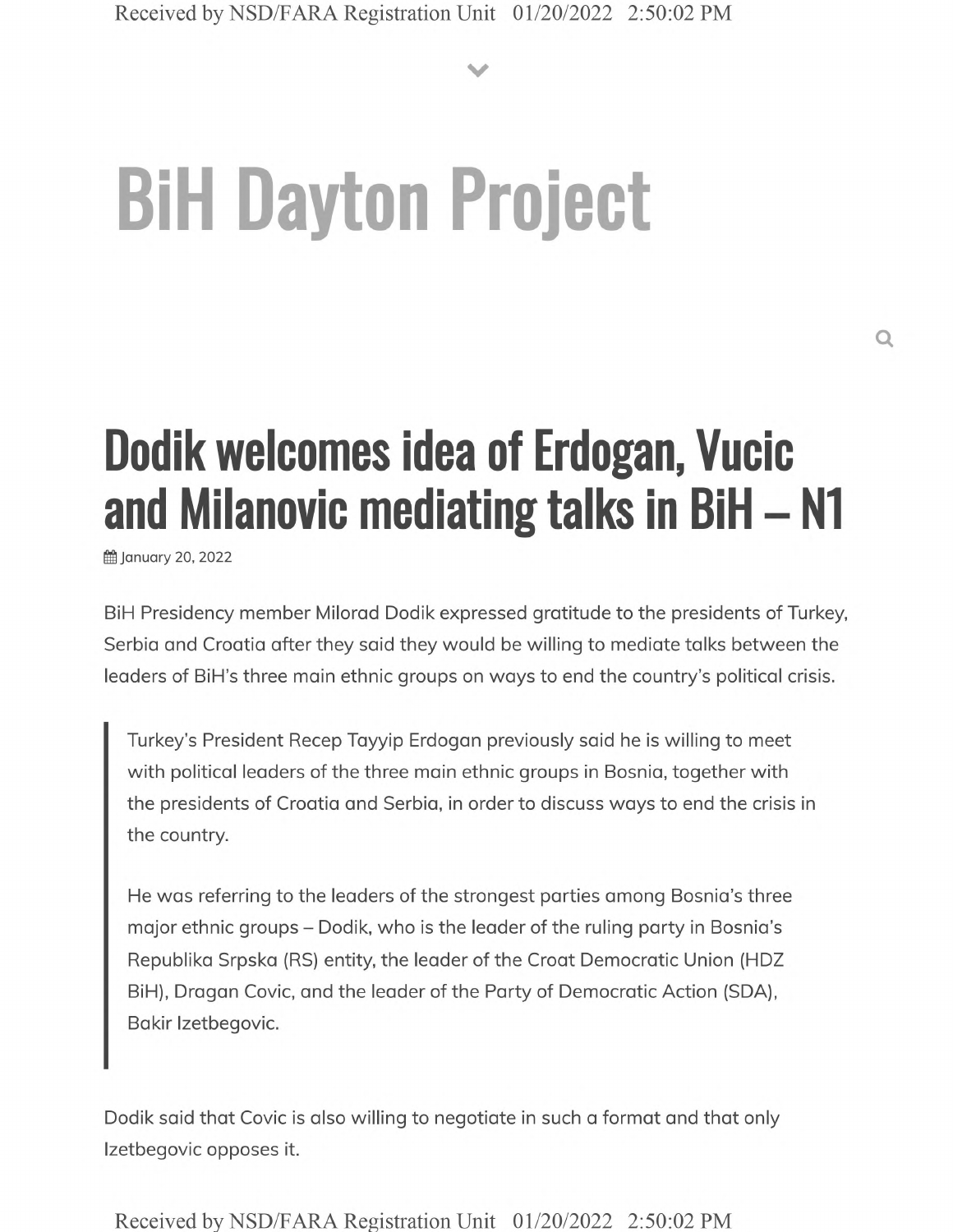Received by NSD/FARA Registration Unit 01/20/2022 2:50:02 PM Read more here.

« BiH's Croat parties formulate proposal for election reform - HINA

Izetbegovic: No agreement on meeting between leaders of BiH's ethnic parties  $\gg$ 

## **RELATED POSTS**



**Izetbegovic: No agreement on meeting between leaders of BiH's ethnic parties**

**的January 20, 2022** 



**BiH's Croat parties formulate proposal for election reform - HINA 曲 January 19, 2022** 

Received by NSD/FARA Registration Unit 01/20/2022 2:50:02 PM